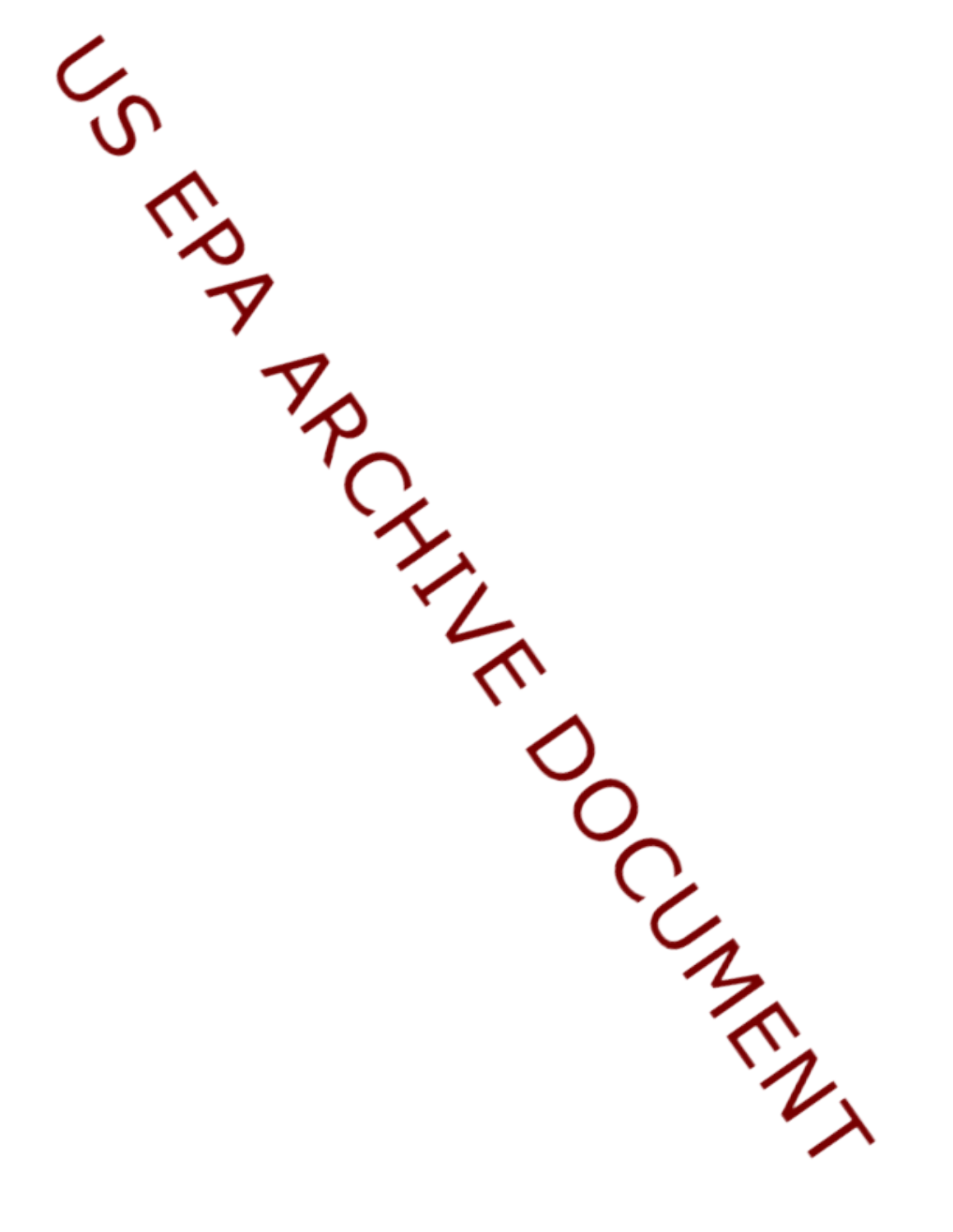# **THE ENVIRONMENTAL TECHNOLOGY VERIFICATION**







# **ETV Joint Verification Statement**

| <b>TECHNOLOGY TYPE: Continuous Ambient Fine Particle Monitor</b> |                                                                 |                                   |
|------------------------------------------------------------------|-----------------------------------------------------------------|-----------------------------------|
| <b>APPLICATION:</b>                                              | <b>MEASURING FINE PARTICULATE MASS IN</b><br><b>AMBIENT AIR</b> |                                   |
| <b>TECHNOLOGY</b>                                                |                                                                 |                                   |
| <b>NAME:</b>                                                     | <b>Electrical Low Pressure Impactor</b>                         |                                   |
| <b>COMPANY:</b>                                                  | Dekati Ltd.                                                     |                                   |
| <b>ADDRESS:</b>                                                  | Osuusmyllynkatu 13                                              | PHONE: +358(0)3-3578100           |
| <b>WEB SITE:</b>                                                 | 33700 Tampere, Finland                                          | <b>FAX:</b><br>$+358(0)3-3578140$ |
| $E\text{-}MAIL:$                                                 | http://www/dekati/fi<br>dekati@dekati.fi                        |                                   |
|                                                                  |                                                                 |                                   |

The U.S. Environmental Protection Agency (EPA) has created the Environmental Technology Verification (ETV) Program to facilitate the deployment of innovative or improved environmental technologies through performance verification and dissemination of information. The goal of the ETV Program is to further environmental protection by substantially accelerating the acceptance and use of improved and cost-effective technologies. ETV seeks to achieve this goal by providing high-quality, peer-reviewed data on technology performance to those involved in the design, distribution, financing, permitting, purchase, and use of environmental technologies.

ETV works in partnership with recognized standards and testing organizations; with stakeholder groups that consist of buyers, vendor organizations, and permitters; and with the full participation of individual technology developers. The program evaluates the performance of innovative technologies by developing test plans that are responsive to the needs of stakeholders, conducting field or laboratory tests (as appropriate), collecting and analyzing data, and preparing peer-reviewed reports. All evaluations are conducted in accordance with rigorous quality assurance protocols to ensure that data of known and adequate quality are generated and that the results are defensible.

The Advanced Monitoring Systems (AMS) Center, one of six technology centers under ETV, is operated by Battelle in cooperation with EPA's National Exposure Research Laboratory. The AMS Center has recently evaluated the performance of continuous monitors used to measure fine particulate mass and species in ambient air. This verification statement provides a summary of the test results for the Dekati Ltd. electrical low pressure impactor (ELPI™) particle monitor.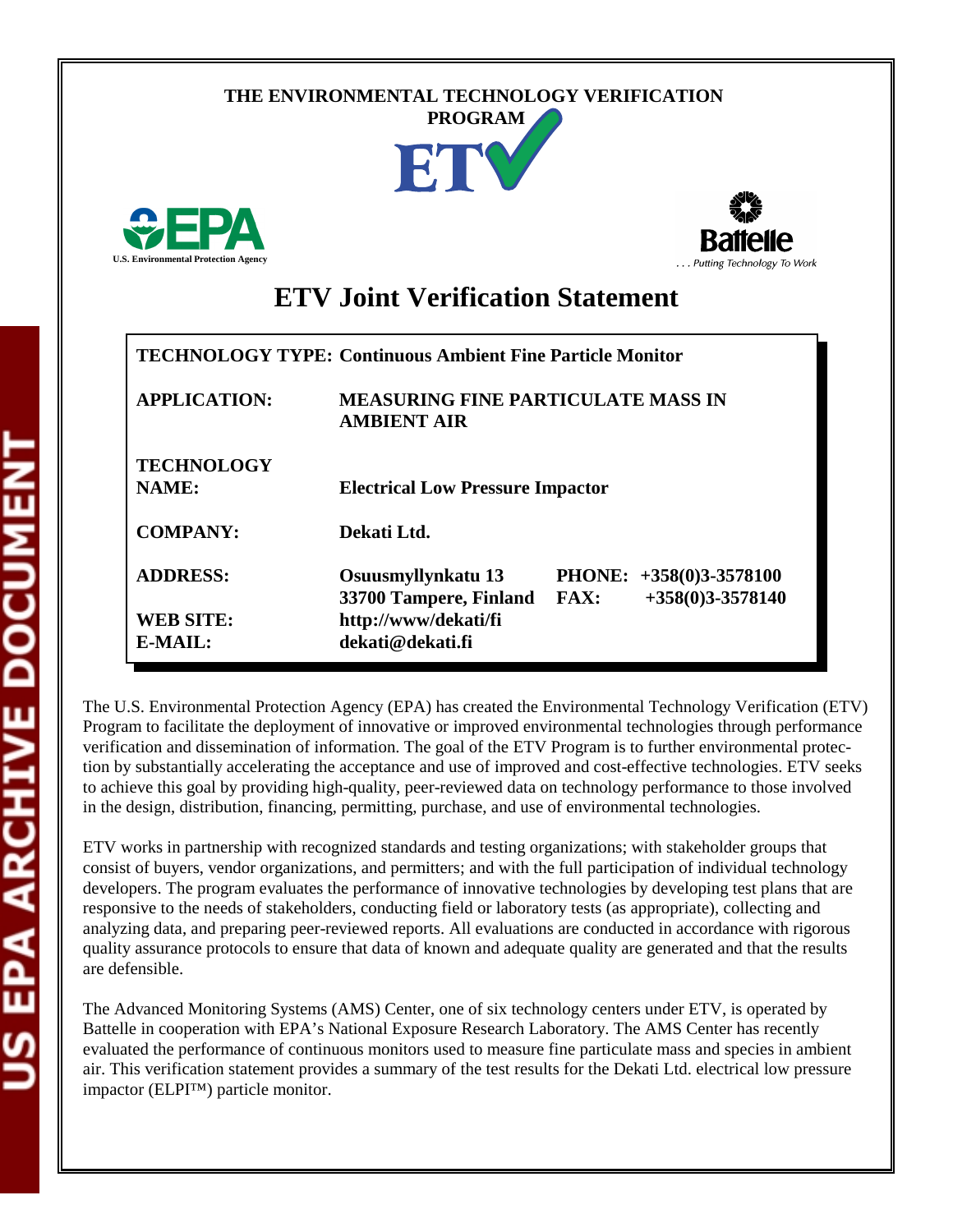## **VERIFICATION TEST DESCRIPTION**

The objective of this verification test is to provide quantitative performance data on continuous fine particle monitors under a range of realistic operating conditions. To meet this objective, field testing was conducted in two phases in geographically distinct regions of the United States during different seasons of the year. The first phase of field testing was conducted at the ambient air monitoring station on the Department of Energy's National Energy Technology Laboratory campus in Pittsburgh, PA, from August 1 to September 1, 2000. The second phase of testing was performed at the California Air Resources Board's ambient air monitoring station in Fresno, CA, from December 18, 2000, to January 17, 2001. Specific performance characteristics verified in this test include inter-unit precision, accuracy and correlation relative to time-integrated reference methods, effect of meteorological conditions, influence of precursor gases, and short-term monitoring capabilities. The ELPI™ reports measurement results in terms of  $PM<sub>2.5</sub>$  mass and, therefore, was compared with the federal reference method (FRM) for  $PM<sub>2.5</sub>$  mass determination. Additionally, comparisons with a variety of supplemental measurements were made to establish specific performance characteristics.

Quality assurance (QA) oversight of verification testing was provided by Battelle and EPA. Battelle QA staff conducted a data quality audit of 10% of the test data, and performance evaluation audits were conducted on the FRM samplers used in the verification test. Battelle QA staff conducted an internal technical systems audit for Phase I and Phase II. EPA QA staff conducted an external technical systems audit during Phase II.

### **TECHNOLOGY DESCRIPTION**

The ELPI™ measures particle sizes (from 0.03 to 10 micrometers in diameter) and particle concentrations in real time. The ELPI™ sensor measures the electrical current carried by charged particles at 12 impactor stages, using a highly sensitive, multichannel electrometer as the particle impacts the collection plate. Aerosol is sampled through a unipolar corona charger, and the charged particles pass into a low pressure impactor with electrically isolated collection stages. Particle collection into each impactor stage is dependent on the aerodynamic size of the particles. Measured current signals are converted to (aerodynamic) size distribution using particle-size dependent relations describing the properties of the charger and the impactor stages. Particles can be collected on substrates for microscopic analysis or additional measurements of mass or composition. The ELPI™ charger calibration is based on aerosol particle number distribution measurement. Particulate mass is calculated assuming a spherical shape and known density for the particles. PM<sub>2.5</sub> mass is calculated by integrating the particle mass from ELPI<sup>TM</sup> stages 1 to 8 from the particle size distribution. The ELPI™ software features a graphical user interface and permits monitoring each stage during loading. Total concentration and particle-size data are updated continuously. Data can be displayed either on a number, volume, area, or mass basis. ELPI™ components are housed in a single unit with a standard RS-232 port for communication with a laptop or PC. The ELPI™ is 570 mm high x 420 mm wide x 260 mm deep.

### **VERIFICATION OF PERFORMANCE**

**Inter-Unit Precision:** During Phase I, regression analysis showed r<sup>2</sup> values of 0.958 and 0.963, respectively, for the 10-minute data and the 24-hour averages from the duplicate ELPI™ monitors. The slopes of the regression lines were 0.922 (0.006) and 0.958 (0.073), respectively, for the 10-minute data and 24-hour averages, and no statistically significant intercept was observed in either case at the 95% confidence level. The calculated coefficient of variation (CV) for the 10-minute data was 9.2%; and, for the 24-hour data, the CV was 8.8%. During Phase II, regression analysis showed  $r^2$  values of 0.910 and 0.896, respectively, for the 10-minute data and the 24-hour averages. The slopes of the regression lines were 1.237 (0.012) and 1.240 (0.167), respectively, for the 10-minute data and 24-hour averages, indicating a bias between the two monitors. The calculated CV for the 10-minute data was 18.2%; and, for the 24-hour data, the CV was 18.5%.

**Comparability/Predictability:** During Phase I, comparisons of the 24-hour averages with PM<sub>2.5</sub> FRM results showed intercepts that were not significantly different from zero and slopes of the regression lines of 1.81 (0.29)